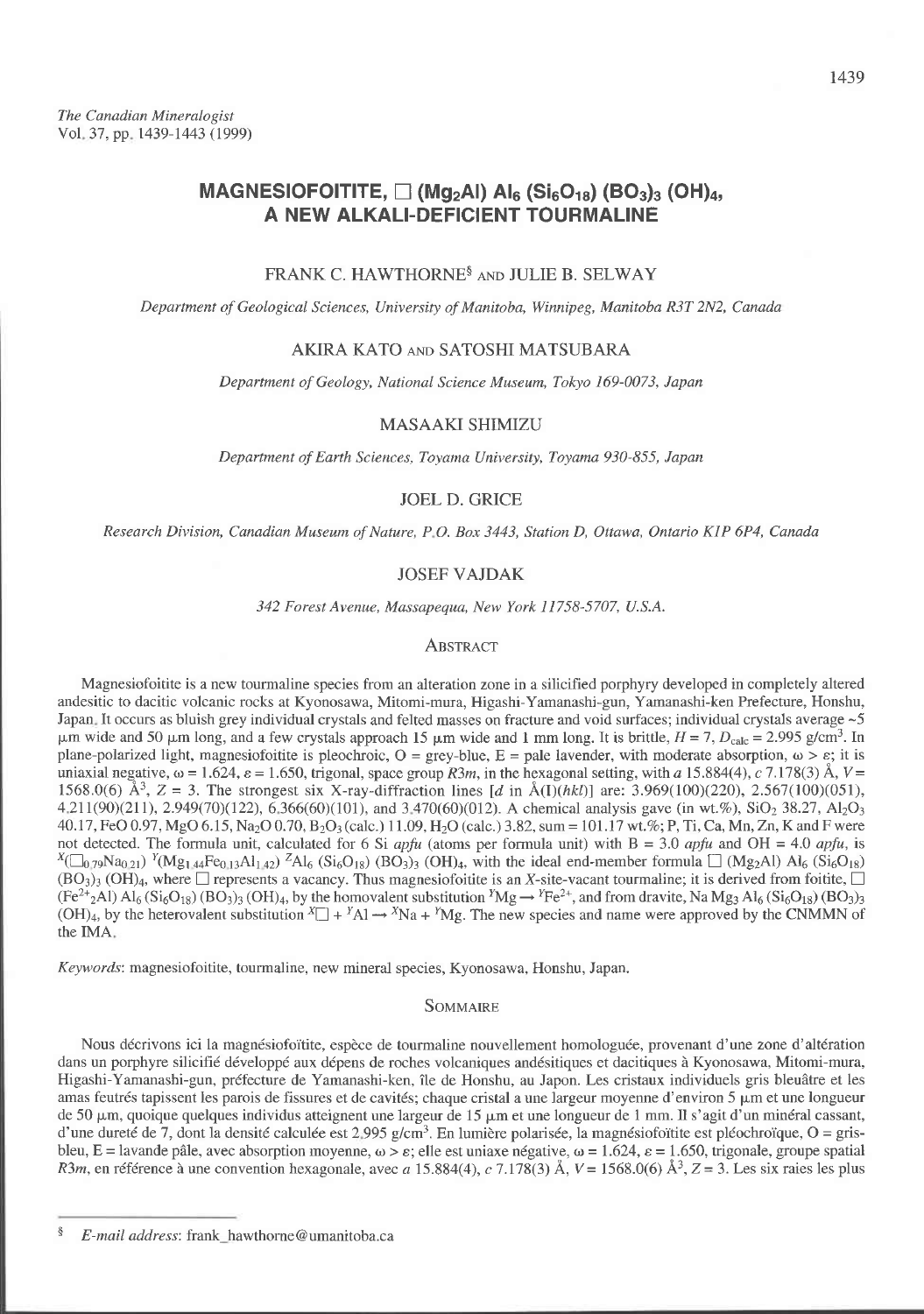intenses du spectre de diffraction  $d$  en  $\hat{A}(I)(\hbar kI)$  sont: 3.969(100)(220), 2.567(100)(051), 4.211(90)(211), 2.949(70)(122), 6,366(60)(101), et 3.470(60)(012). Une analyse chimique a donné (%, poids), SiO<sub>2</sub> 38.27, Al<sub>2</sub>O<sub>3</sub> 40.17, FeO 0.97, MgO 6.15, Na<sub>2</sub>O 0.70, B<sub>2</sub>O<sub>3</sub> (calc.) 11.09, H<sub>2</sub>O (calc.) 3.82, total = 101.17%; P, Ti, Ca, Mn, Zn, K et F n'ont pas été décelés. L'unité formulaire, sur une base de six atomes de Si, avec la proportion de bore fixée à 3.0 atomes, et 4.0 groupes OH par unité formulaire, serait  $x(\Box_{0.79}Na_{0.21}) Y(Mg_{1.44}Fe_{0.13}Al_{1.42}) ZAl_6 (Si_6O_{18}) (BO_3)_3 (OH)_4$ ; la formule idéale est  $\Box$  (Mg2Al)  $Al_6 (Si_6O_{18}) (BO_3)_3$  $(OH)_4$ , le symbole  $\Box$  représentant une lacune. La magnésiofoïtite est donc une tourmaline à site X vacant. On peut la dériver de la foïtite,  $\Box$  (Fe<sup>2+</sup>2Al)  $\overline{Al}_6$  (Si<sub>6</sub>O<sub>18</sub>) (BO<sub>3</sub>)<sub>3</sub> (OH)<sub>4</sub>, par la substitution homovalente <sup>Y</sup>Mg  $\rightarrow$  <sup>Y</sup>Fe<sup>2+</sup>, et de la dravite, Na Mg<sub>3</sub> Al<sub>6</sub>  $(Si<sub>6</sub>O<sub>18</sub>)$  (BO<sub>3</sub>)<sub>3</sub> (OH)<sub>4</sub>, par la substitution hétérovalente  ${}^{\chi}\Box + {}^{\gamma}$ Al  $\rightarrow$  <sup>x</sup>Na + <sup>x</sup>Mg. La nouvelle espèce et son nom ont l'approbation de la Commission des Nouveaux Minéraux et des Noms de Minéraux de l'IMA.

(Traduit par la R6daction)

Mots-clés: magnésiofoïtite, tourmaline, nouvelle espèce minérale, Kyonosawa, Honshu, Japon.

#### **INTRODUCTION**

The general formula of the tourmaline-group minerals may be written as  $X Y_3 Z_6 (T_6 O_{18}) (BO_3)_3 V_3 W$ , where  $X = Na$ , K, Ca,  $\Box$  (vacancy);  $Y = Mg$ , Fe<sup>2+</sup>, Mn<sup>2+</sup>, Al, Fe<sup>3+</sup>, Mn<sup>3+</sup>, Li; Z = Al, Fe<sup>3+</sup>, Cr<sup>3+</sup>, Mg; V = OH, O;  $W = OH$ , F, O (Hawthorne & Henry 1999), and there is extensive solid-solution among these minerals. Hawthorne & Henry (1999) divided the tourmalines into three principal groups on the basis of the occupancy of the X site:  $X = Ca$ : calcic tourmalines:  $X = Na$ . K: alkali tourmalines;  $X = \Box$ : X-site-vacant tourmalines. The Xsite-vacant tourmalines have emerged recently as relatively common in a variety of environments (Foit et al. 1989, MacDonald et al. 1993, Matsubara et al. 1994, Pezzotta et al. 1996, Orlandi &. Pezzotta 1996, Aurisicchio & Pezzotta 1997, Lyckberg & Hawthorne 1997, Selway et al. 1998, 1999, Aurisicchio et al. 1999, Taylor et al. 1997, Dutrow & Henry 1997, Jiang et al. 1997), although these compositions had been recorded previously (Rosenberg & Foit 1979). MacDonald et al. (1993) initially described the occurrence of foitite, ideally  $\Box$  (Fe+Al) Al<sub>6</sub> (Si<sub>6</sub>O<sub>18</sub>) (BO<sub>3</sub>)<sub>3</sub> (OH)<sub>4</sub>.

The name magnesiofoitite reflects its composition; it is the Mg analogue of foitite. Type material is deposited at the Canadian Museum of Nature (catalogue number CMNMN 81566) and the Royal Ontario Museum  $(M47672)$ . The new mineral and mineral name have been approved by the Commission on New Minerals and Mineral Names of the International Mineralogical Association.

#### **OCCURRENCE**

The Kyonosawa area, Mitomi-mura, Higashi-Yamanashi-gun, Yamanashi-ken Prefecture, Honshu, is located about 100 km west of Tokyo, Japan (Fig. 1). There are dark-colored andesitic tuff breccia and volcanic breccia of Pliocene age (Miura et al. 1984), so heterogeneous that bedding is not observed and sorting is very poor. The rocks contain rounded to angular fragments, up to 1 m in size, of shale, andesite and granite. Along the Okusenjo-Sekisuiji shear zone, which extends NNE approximately 18 km and is 100 m wide, there are acidic hot springs (e.g., the pH is 1.7 at Kimpusen hot spring), fumaroles and acid-alteration areas (Shimizu & Tsunoda 1987). The Kyonosawa area is situated along the shear zone where there is strong acid hydrothermal alteration, producing dumortierite, alunite, pyrophyllite, kaolinite, magnesiofoitite, topaz, zunyite, pyrite and rutile.

The rocks containing magnesiofoitite or associated with it are highly altered and andesitic to dacitic. They are goethite-stained holocrystalline altered porphyritic rocks composed of quartz phenocrysts and quartz-rich groundmass, disseminated light grey to medium grey spots and stringers of magnesiofoitite, dumortierite and white spots of kaolinite; the maximum dimension of the stringers is a few centimeters.

Under the microscope, the magnesiofoitite-bearing rock consists of rather coarse-grained equigranular



FIG. 1. Location map for the magnesiofoitite occurrence in the Kyonosawa area, Japan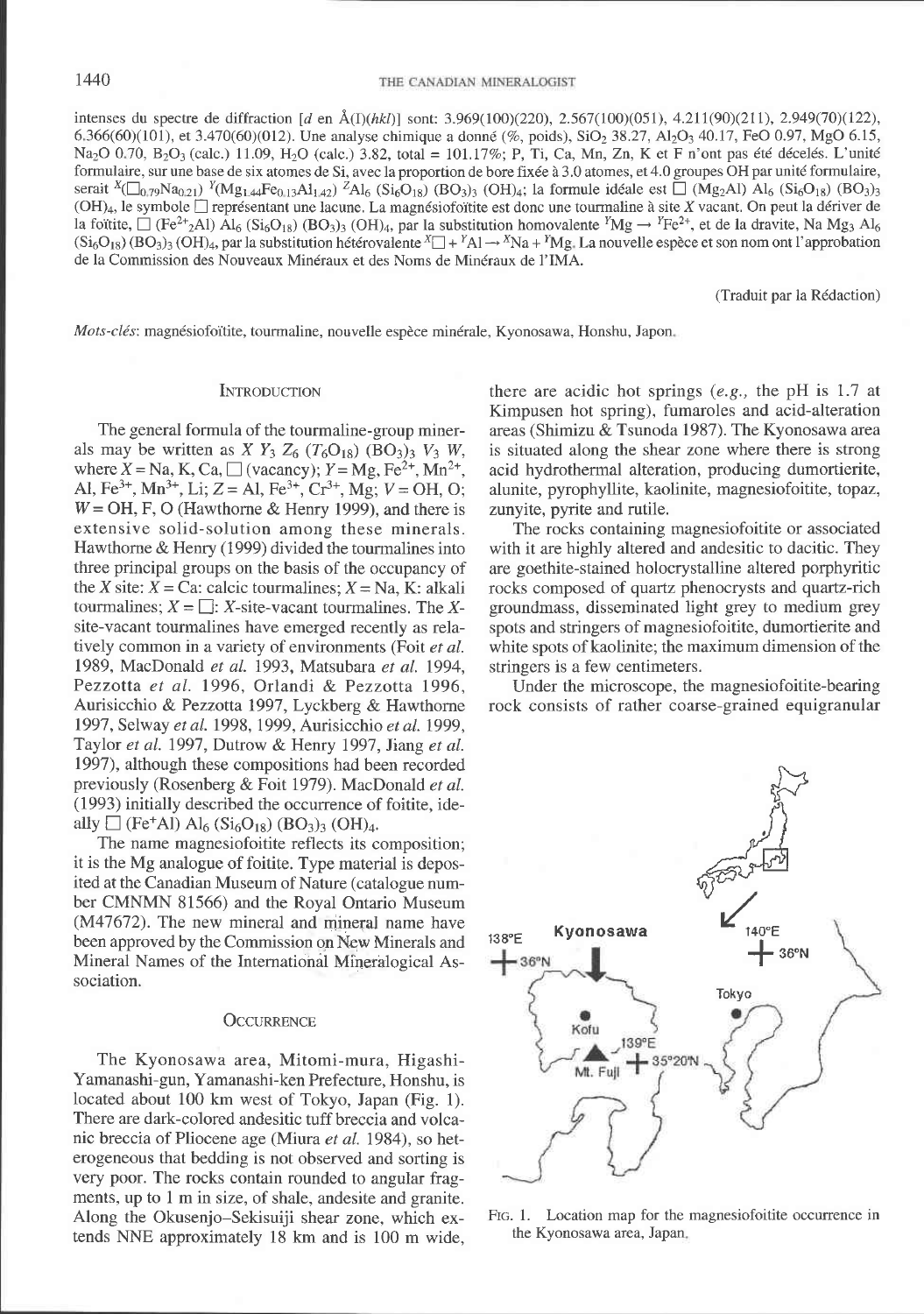groundmass (grain size  $\sim 0.05$  mm) and phenocrysts of quartz (grain size 0.5 to 1.0 mm). Equigranular aggregates form a mosaic texture, and phenocrysts occur both as isolated grains and as aggregates. A few grains have a hexagonal outline against felty aggregates of magnesiofoitite. Minute needles of magnesiofoitite form radial aggregates up to a millimeter across, or felty aggregates of similar dimensions composed of irregularly oriented extremely fine needles. Some larger prisms in the radial aggregates are deeper grey-green owing to Fe contents up to  $4.48$  wt.% FeO. In many radial aggregates, pyrite grains occur at the core. Some felted aggregates of magnesiofoitite involve minute clusters of rutile crystals, which are absent in the radial aggregates; these dusty-looking aggregates of rutile occur along boundaries between magnesiofoitite and quartz.

## PHYSICAL AND OPTICAL PROPERTIES

Magnesiofoitite is pale bluish grey and occurs as felted masses of fibrous crystals with a matte surface; individual crystals average  $\sim$  5  $\mu$ m wide and 50  $\mu$ m long, with the largest approaching  $15 \mu m$  wide and 1 mm long. It is brittle, with a Mohs hardness of  $\sim$ 7, and has no cleavage; the calculated density is  $2.995$  g/cm<sup>3</sup>.

In transmitted light, magnesiofoitite is dichroic,  $O =$  $grey-blue, E = pale layereder, with moderate absorption.$  $\omega > \varepsilon$ . It is uniaxial negative, with indices of refraction  $\omega$  = 1.624,  $\varepsilon$  = 1.650, measured with gel-filtered Na light  $(\lambda = 589.9 \text{ nm}).$ 

#### CHEMICAL COMPOSITION

Magnesiofoitite was analyzed with a Cameca SX-50 electron microprobe operating in wavelength-disper-

TABLE 1. CHEMICAL COMPOSITION\*

sion mode with the following conditions: excitation voltage l5 kV, beam current 20 nA, peak count-time 20 s, and background time 10 s. The following standards and crystals were used for  $K\alpha$  X-ray lines: Si: diopside, PET; A1: kyanite, TAP; Fe: fayalite, LiF; Mg: forsterite, TAP; Na: albite, TAP; in addition, P, Ti, Ca, Mn, Zn, K and F were sought but not detected. Data reduction was done using the PAP procedure of Pouchou & Pichoir (1985). The unit formula was calculated on the basis of 6 Si *apfu* (atoms per formula unit) assuming  $B = 3$  *apfu* and  $OH = 4$  *apfu*. The chemical composition and unit formula are given in Table 1. There is some variation in FeO and MgO contents along the length of the fibers. Good-quality analyses were difficult to impossible to obtain with fibers this small in cross section.

#### CRYSTALLOGRAPHY

The powder-diffraction pattern was recorded on a Gandolfi camera with  $CuK\alpha$  X-radiation; the magnesiofoitite crystals are intimately intergrown with small black spheres of hematite, and it is diffrcult to get a pure sample. Cell dimensions were refined using the program CELREF (Appleman & Evans 1973); the indexed powder-pattern and refined cell-dimensions are given in Table 2. The systematic absences are compatible with the space group  $R3m$  that is observed for all other tourmaline species. The crystals are fibrous and zoned, and a good refinement of the crystal structure of magnesiofoitite is not possible with this material; rather than present a low-quality refinement, we prefer to wait for better material to surface. By analogy with the crystal structure of foitite, the site populations are straightforward to assign from the unit formula.

> RELATION OF MAGNESIOFOITITE TO OTHER TOURMALINE SPECIES

The composition of magnesiofoitite (Table l) may be generalized to the end-member composition  $\Box$  $(Mg_2Al) Al_6(Si_6O_{18}) (BO_3)_3 (OH)_4$ , the third member

| TABLE 2. X-RAY POWDER-DIFFRACTION DATA FOR MAGNESIOFOITITE |                            |                             |   |             |  |                |                     |                             |        |             |  |
|------------------------------------------------------------|----------------------------|-----------------------------|---|-------------|--|----------------|---------------------|-----------------------------|--------|-------------|--|
| $l_{\rm obs}$                                              | $d_{\text{obs}}(\text{Å})$ | $d_{\text{calc}}(\text{Å})$ |   | $h$ $k$ $l$ |  | $l_{\rm obs}$  | $d_{obs}(\text{Å})$ | $d_{\text{calc}}(\text{Å})$ |        | $h$ $k$ $l$ |  |
| 6                                                          | 6.366                      | 6.364                       |   | 1 0 1       |  | 4              | 1913                | 1.913                       |        | 342         |  |
| 3                                                          | 4.984                      | 4.966                       |   | 021         |  | 1              | 1.777               | 1.775                       |        | 333         |  |
| 1                                                          | 4.602                      | 4.585                       |   | 300         |  | $\overline{2}$ | 1.657               | 1.655                       |        | 603         |  |
| 9                                                          | 4.211                      | 4.211                       |   | 211         |  | 2              | 1.638               | 1.636                       |        | 271         |  |
| 10                                                         | 3.969                      | 3.971                       |   | 220         |  | 3              | 1.587               | 1.588                       |        | 550         |  |
| 6                                                          | 3.470                      | 3.473                       | 0 | 12          |  | 2              | 1.503               | 1.503                       |        | 054         |  |
| 1                                                          | 3.374                      | 3.369                       |   | 131         |  | $\overline{2}$ | 1.405               | 1.405                       |        | 205         |  |
| 7                                                          | 2.949                      | 2.954                       |   | 122         |  | 1              | 1.350               | 1.351                       | 10 0 1 |             |  |
| 10                                                         | 2.567                      | 2.569                       |   | 051         |  | 1              | 1.323               | 1.324                       |        | 660         |  |
| 2                                                          | 2.341                      | 2.336                       |   | 5 1 1       |  | 1              | 1.305               | 1.306                       | 10 1 0 |             |  |
| 5                                                          | 2.037                      | 2.035                       |   | 152         |  | 2              | 1.273               | 1.271                       | 8      | 23          |  |

4 apfu a = 15.884(4), c = 7.178(3) Å, V = 1568.0(6) Å<sup>3</sup>

| AND FORMULA UNIT** OF<br><b>MAGNESIOFOITITE</b> |       |    |              |  |  |  |  |  |
|-------------------------------------------------|-------|----|--------------|--|--|--|--|--|
| $SiO2$ wt.%                                     | 38.27 |    | Si apfu 6.00 |  |  |  |  |  |
| AI <sub>2</sub> O <sub>3</sub>                  | 40.17 |    |              |  |  |  |  |  |
| FeO                                             | 0.97  | Al | 6.00         |  |  |  |  |  |
| MgO                                             | 6.15  |    |              |  |  |  |  |  |
| Na <sub>2</sub> O                               | 0.70  | Al | 1.42         |  |  |  |  |  |

Mg

Fe

Z Y Na

1.44  $0.13$ 2.99  $0.21$ 

|                                         | <b>Nd</b><br>□ | U.Z I<br>0.79 |
|-----------------------------------------|----------------|---------------|
|                                         | R              | з             |
|                                         | OH             |               |
| * P, Ti, Ca, Mn, Zn, K, F not detected; |                |               |

 $(11.09)$  $(3.82)$ 101.17

\*\* based on 6.0 Si with  $B = 3$  apfu, OH =

 $B_2O_3$  $H<sub>2</sub>O$ Sum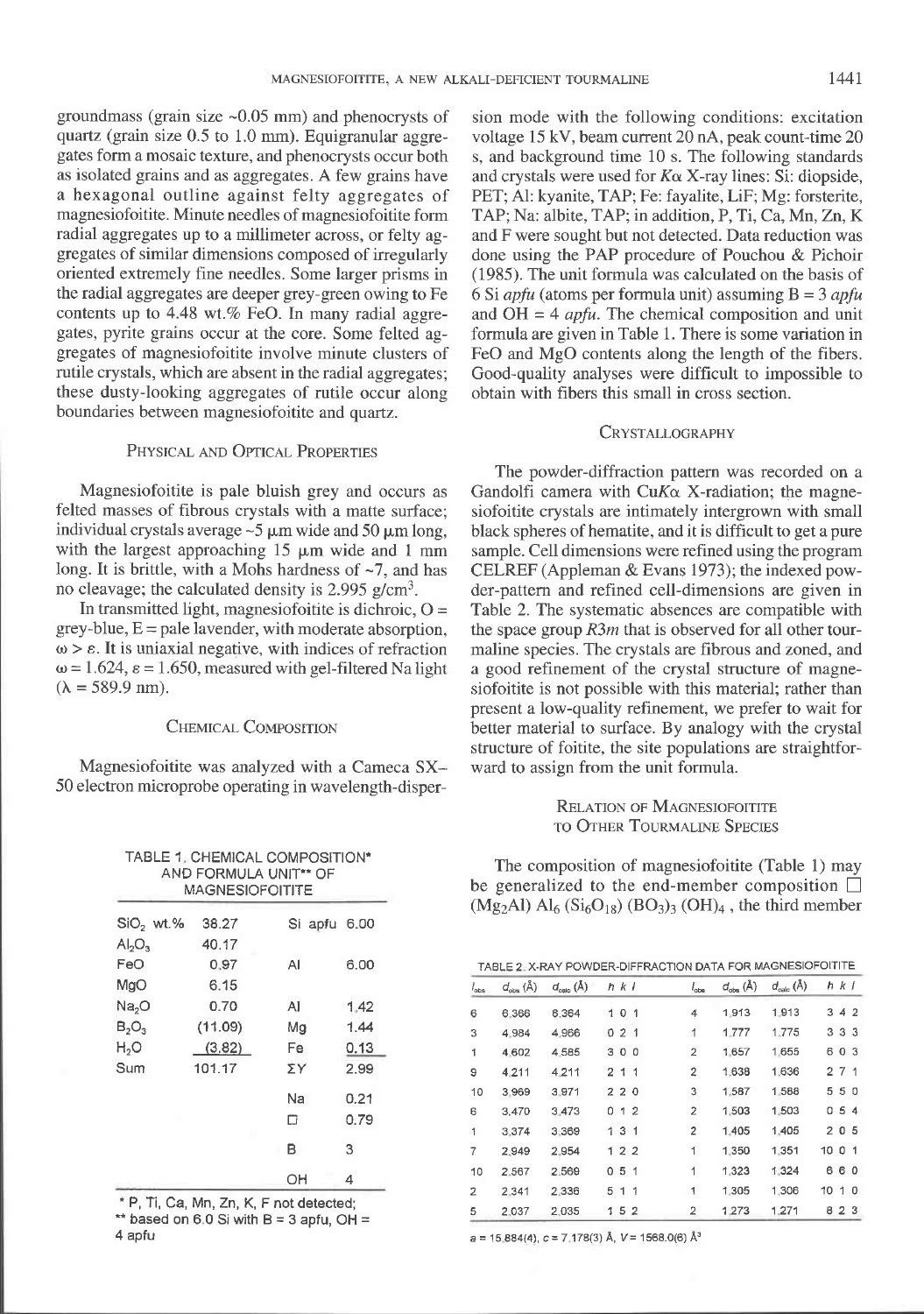

Ftg. 2. Graphical representation of the chemical composition of magnesiofoitite (black circle): (a) X- site content, showing the three principal groups of tourmaline; (b) Y-site content in the system magnesiofoitite – foitite – rossmanite.

of the X-site-vacant tourmalines (Hawthorne & Henry 1999). The main division of the tourmalines into the three principal groups is shown in Figure 2a, together with the composition of magnesiofoitite given in Table 1. The three  $X$ -site-vacant tourmalines are distinguished among themselves on the basis of their Y-site occupancies (Fig. 2b). In particular, magnesiofoitite is the Mg analogue of foitite.

#### **ACKNOWLEDGEMENTS**

We thank Barb Dutrow and Milan Novák for their comments on this paper. This work was supported by Natural Sciences and Engineering Research Council of Canada Grants to FCH.

#### **REFERENCES**

- APPLEMAN, D.E. & EVANS, H.T., Jr. (1973): Job 9214: indexing and least-squares refinement of powder diffraction data. U.S. Geol. Surv., Comput. Contrib.20 (NTIS Doc. PB2- 16188).
- AURISICCHIO, C., OTTOLINI, L. & PEZZOTTA, F. (1999): Electron- and ion-microprobe analyses, and genetic inferences of tourmalines of the foitite-schorl solid solution, Elba Island (Italy). Eur. J. Mineral. 11, 217-226.
	- & PEZZOTTA, F. (1997): Tourmaline-group minerals of the LCT miarolitic pegmatites of the Elba Island (Italy): chemical composition and genetic and paragenetic inferences. In Tourmaline 1997 Symp. (Nové Město na Moravě, Czech Republic), Abstr. Vol., l-2
- DUTROW, B.L. & HENRY, D.J. (1997): Fibrous tourmaline after rubellite: a hoary record of evolving fluids. In Tourmaline

1997 Symp. (Nové Město na Moravě, Czech Republic), Abstr. Vol., 123-124.

- FOIT, F.F., JR., FUCHS, Y. & MYERS, P.E. (1989): Chemistry of alkali-deficient schorls from two tourmaline-dumortierite deposits. Am. Mineral. 74, 1317-1324.
- HAWTHORNE, F.C. & HENRY, D.J. (1999): Classification of the minerals of the tourmaline group. Eur. J. Mineral, 11, 201- $215.$
- JIANG, SHAO-YONG, PALMER, M.R. & SLACK, J.F. (1997): Alkali-deficient tourmaline from the Sullivan Pb-Zn-Ag deposit, British Columbia. Mineral. Mag. 61,853-860.
- LYCKBERG, P. & HAWTHORNE, F.C. (1997): Foitite from the Kazionnitsa pegmatite, Alabashka pegmatite field, Ural Mountains, Russia. In Tourmaline 1997 Symp. (Nové Město na Moravě, Czech Republic), Abstr. Vol., 52-53.
- MACDONALD, D.J., HAWTHORNE, F.C. & GRICE, J.D. (1993): Foitite,  $\Box$ [Fe<sup>2+</sup><sub>2</sub>(Al,Fe<sup>3+</sup>)]Al<sub>6</sub>Si<sub>6</sub>O<sub>18</sub>(BO<sub>3</sub>)<sub>3</sub>(OH)<sub>4</sub>, a new alkali-deficient tourmaline: description and crystal structure. Am. Mineral. 78, 1299-1303.
- MATSUBARA, S., KATO, A. & SHIMIZU, M. (1994): Mg analogue of foitite Japanese Association of Mineralogists, Petrologists and Economic Geologists, Mineralogical Society of Japan and Society of Mining Geologists of Japan, Joint Meeting, 32 (abstr., in Japanese).
- MIURA, K., KATO, Y. & KATADA, M. (1984): Geology of the Mitake-Shosenkyo district. Quadrangle Series, scale l:50,000, Geological Survey of Japan, Tokyo, Japan (in Japanese with English abstract).
- ORLANDI, P. & PEZZOTTA, F. (1996): Minerali dell'Isola d' Elba. Novecento Grafico, Bergamo, Italy.